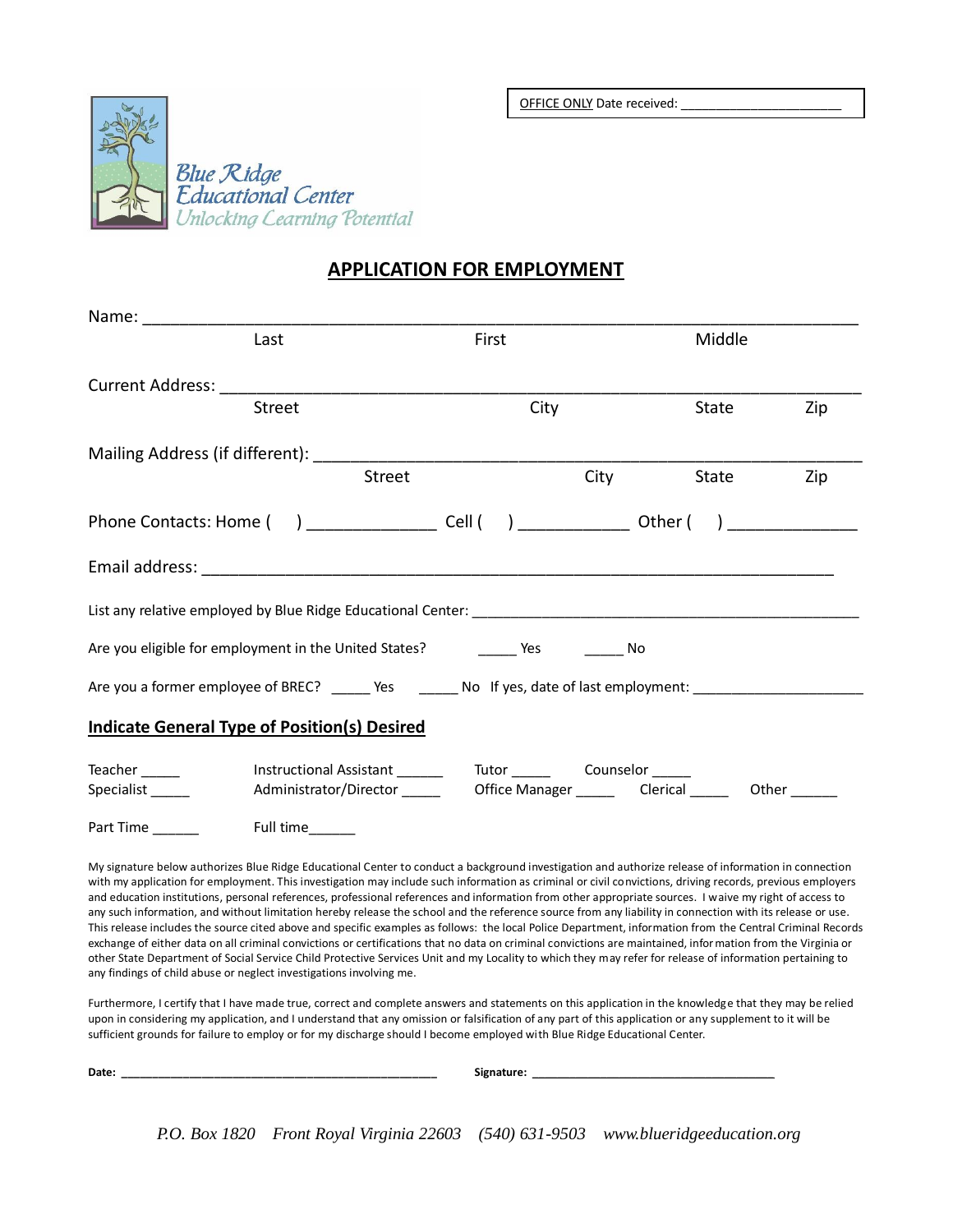#### **I. Education and Professional Training Page 2 Page 2**

| Level of<br><b>Education</b> | Name of School or University | <b>State</b> | Type of Diploma/<br><b>Degree</b> | <b>Field of Study</b> | Year of<br>Graduation | Date in Attendance |
|------------------------------|------------------------------|--------------|-----------------------------------|-----------------------|-----------------------|--------------------|
| Highest                      |                              |              |                                   |                       |                       |                    |
| Prior                        |                              |              |                                   |                       |                       |                    |
| Next Prior                   |                              |              |                                   |                       |                       |                    |
| <b>High School</b>           |                              |              |                                   |                       |                       |                    |

**\_\_\_\_\_\_\_\_\_\_\_\_\_\_\_\_\_\_\_\_\_\_\_\_\_\_\_\_\_\_\_\_\_\_\_\_\_\_\_\_\_\_\_\_\_\_\_\_\_\_\_\_\_\_\_\_\_\_\_\_\_\_\_\_\_\_\_\_\_\_\_\_\_\_\_\_\_\_\_\_\_\_\_\_\_\_\_\_\_\_\_\_\_\_\_\_\_\_\_\_\_\_\_\_\_\_\_\_\_\_ \_\_\_\_\_\_\_\_\_\_\_\_\_\_\_\_\_\_\_\_\_\_\_\_\_\_\_\_\_\_\_\_\_\_\_\_\_\_\_\_\_\_\_\_\_\_\_\_\_\_\_\_\_\_\_\_\_\_\_\_\_\_\_\_\_\_\_\_\_\_\_\_\_\_\_\_\_\_\_\_\_\_\_**

#### **Professional Certificates or Licenses:**

## **II. Student Teaching / Practicum Experience (Instructional Applicants Only)**

| <b>Name of School</b> | <b>School Division</b><br>City/State | <b>Grade Level or</b><br>Subject | <b>Date</b> |
|-----------------------|--------------------------------------|----------------------------------|-------------|
|                       |                                      |                                  |             |
|                       |                                      |                                  |             |
|                       |                                      |                                  |             |

Please attach photocopies of letters of reference or evaluations from student teacher supervisor and cooperating teacher(s).

**III. Licensure (if applicable)** Note: applicants holding a certificate from another state must obtain a Virginia certificate in order to teach in Virginia. **Please submit a copy of your certificate(s).**

| <b>Area of Certification</b> | <b>Issuing State</b> | Date Issued |  |
|------------------------------|----------------------|-------------|--|
|                              |                      |             |  |
|                              |                      |             |  |
|                              |                      |             |  |

### **IV. Teaching Experience (List chronologically)**

| <b>Name of School</b> | <b>School Division</b><br>City/State | <b>Position Held/ Subjects Taught</b> | <b>Dates</b><br>Mo/yr | <b>Total Years</b> |
|-----------------------|--------------------------------------|---------------------------------------|-----------------------|--------------------|
|                       |                                      |                                       |                       |                    |
|                       |                                      |                                       |                       |                    |
|                       |                                      |                                       |                       |                    |
|                       |                                      |                                       |                       |                    |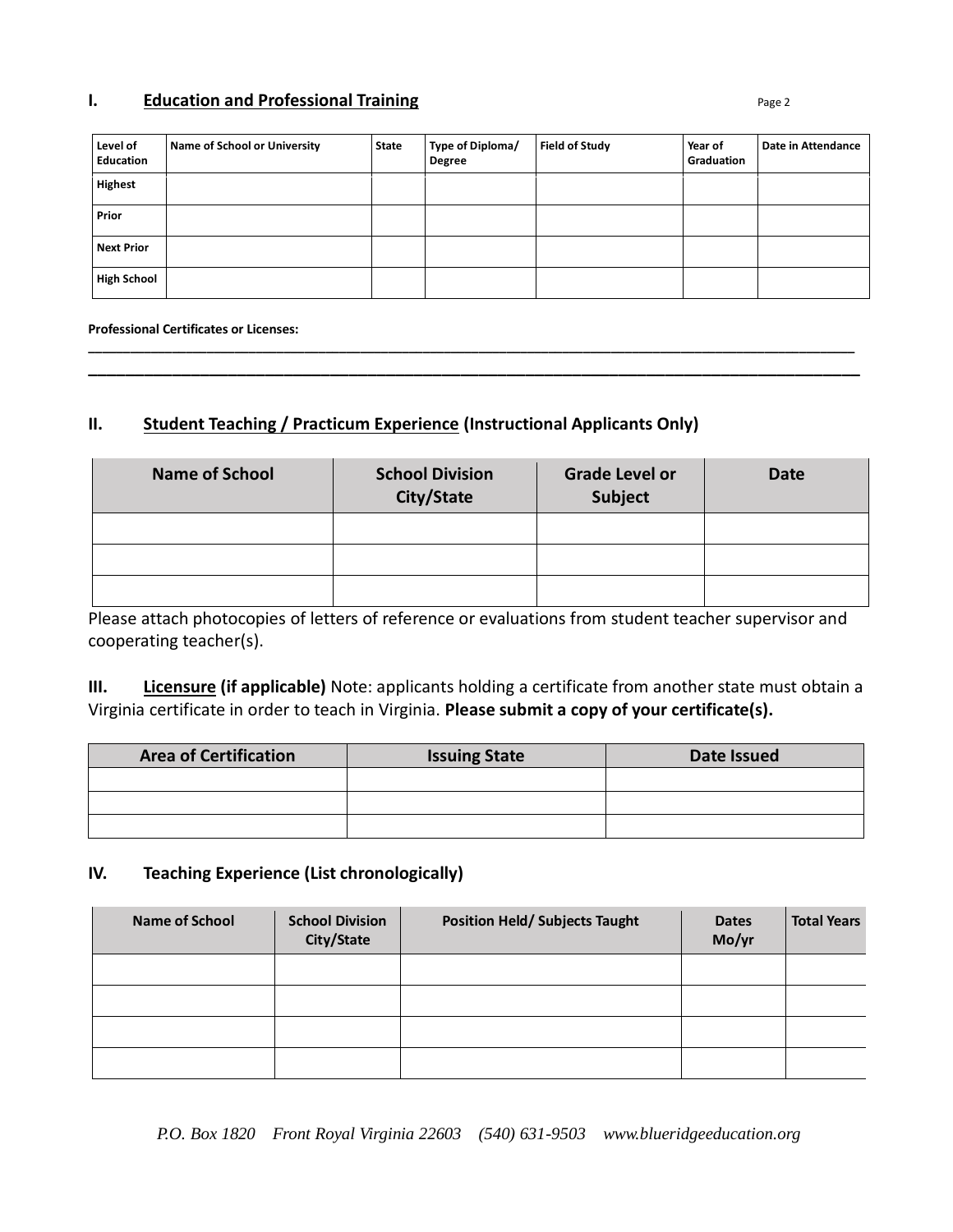# **V. Work Experience Other Than Teaching (list chronologically) Page 3** Page 3

| Employer | City/State | <b>Position Held</b> | Dates of<br>Employment | <b>Last Salary</b> | <b>Reason for leaving</b> |
|----------|------------|----------------------|------------------------|--------------------|---------------------------|
|          |            |                      |                        |                    |                           |
| Phone:   |            |                      |                        |                    |                           |
|          |            |                      |                        |                    |                           |
| Phone:   |            |                      |                        |                    |                           |
|          |            |                      |                        |                    |                           |
| Phone:   |            |                      |                        |                    |                           |
|          |            |                      |                        |                    |                           |
| Phone:   |            |                      |                        |                    |                           |
|          |            |                      |                        |                    |                           |
| Phone:   |            |                      |                        |                    |                           |

May we contact former employers? Y \_\_\_\_\_ N \_\_\_\_\_

# **VI. References (all applicants)**

| Name | <b>Title/Company</b> | Address/Phone |
|------|----------------------|---------------|
|      |                      |               |
|      |                      |               |
|      |                      | Phone:        |
|      |                      |               |
|      |                      |               |
|      |                      | Phone:        |
|      |                      |               |
|      |                      |               |
|      |                      | Phone:        |
|      |                      |               |
|      |                      |               |
|      |                      | Phone:        |